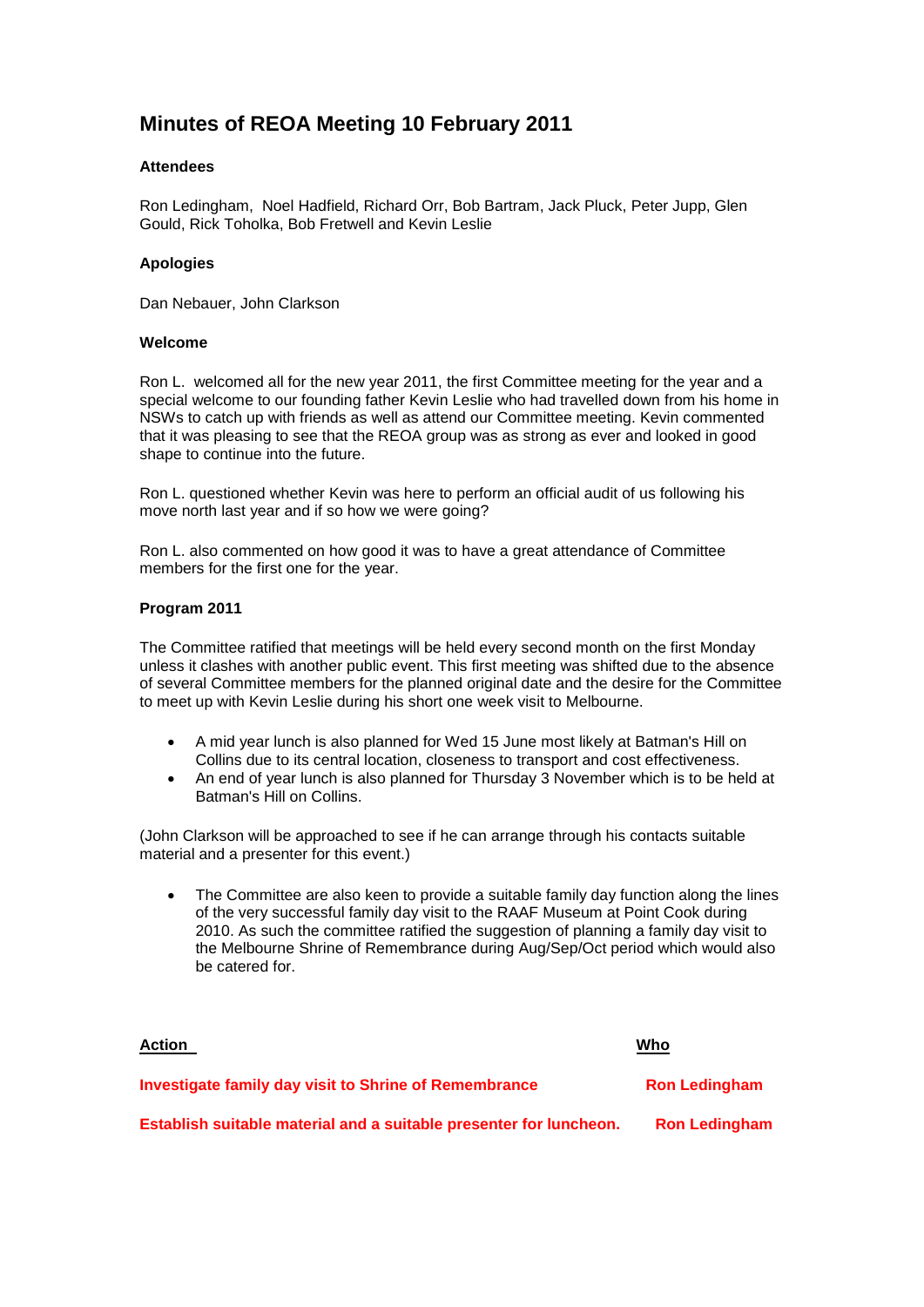### **Web Site Update/Face book**

There was no feedback requiring any action. The current web site is popular and regularly updated as required. Our Facebook site had little use as expected but is still available for those who wish to make use of it.

The web site can be found at:

[http://www.reoa.org.au](http://www.reoa.org.au/)

The REOA Face Book can be reached via the link below:

[http://www.facebook.com/tos.php?api\\_key=8367cb6bad57cee2989d8c35811d5fb8&next=](http://www.facebook.com/tos.php?api_key=8367cb6bad57cee2989d8c35811d5fb8&next=http%3A%2F%2Feisabainyo.net%2Ffacebook%2Frecipe_of_the_day%2F&display=page&canvas&locale=en_US#!/pages/RAAF-ENGINEER-OFFICERS-ASSOCIATION-REOA/124464537570488?ref=ts) [http%3A%2F%2Feisabainyo.net%2Ffacebook%2Frecipe\\_of\\_the\\_day%2F&display=page&can](http://www.facebook.com/tos.php?api_key=8367cb6bad57cee2989d8c35811d5fb8&next=http%3A%2F%2Feisabainyo.net%2Ffacebook%2Frecipe_of_the_day%2F&display=page&canvas&locale=en_US#!/pages/RAAF-ENGINEER-OFFICERS-ASSOCIATION-REOA/124464537570488?ref=ts) [vas&locale=en\\_US#!/pages/RAAF-ENGINEER-OFFICERS-ASSOCIATION-](http://www.facebook.com/tos.php?api_key=8367cb6bad57cee2989d8c35811d5fb8&next=http%3A%2F%2Feisabainyo.net%2Ffacebook%2Frecipe_of_the_day%2F&display=page&canvas&locale=en_US#!/pages/RAAF-ENGINEER-OFFICERS-ASSOCIATION-REOA/124464537570488?ref=ts)[REOA/124464537570488?ref=ts](http://www.facebook.com/tos.php?api_key=8367cb6bad57cee2989d8c35811d5fb8&next=http%3A%2F%2Feisabainyo.net%2Ffacebook%2Frecipe_of_the_day%2F&display=page&canvas&locale=en_US#!/pages/RAAF-ENGINEER-OFFICERS-ASSOCIATION-REOA/124464537570488?ref=ts)

## **Correspondence In/Out**

Noel Hadfield advised there was no new correspondence which required the attention of the committee.

# **REOA Financials**

Our Treasurer, Richard Orr advised that we have the princely sum of \$1,892.16 in our bank accounts. We are financially sound.

## **DFRDB Update**

Richard Orr provided a general update and stated that the Liberal party had confirmed their commitment to getting a more realistic indexing of the DFRDB pension by tabling a bill in Parliament as they promised which was still being processed. Richard has also drafted a position paper relating to the unsuitability of the life expectancy table applied to the DFRDB and DFRB Acts and how these should be updated. Comments/feedback on Richard's draft paper are sought.

No time frame obviously but watch this space and live in hope.

Kevin Leslie applauded the high level of very professional work done by Richard on behalf of all of us in relation to this sensitive issue and his dedication to seeking a suitable resolution from Government as well as ensuring we are all kept well informed on developments.

The Committee unanimously supported Kevin's comments and appreciate the work done by Richard on all our behalf. Very well done and very well appreciated regardless of final outcomes from the Government.

#### **Other Business**

#### **1. REOA Follow up Family support**

General discussion took place re contact and support for families of members who had passed away; a key plank in our Charter and a key reason for why we exist. Several Committee members including Richard Orr and Bob Bartram advised that they have or were aware of ongoing personal contact and support for affected family members. The Committee whole heartedly endorsed this activity and reminds all of the importance of ensuring that we